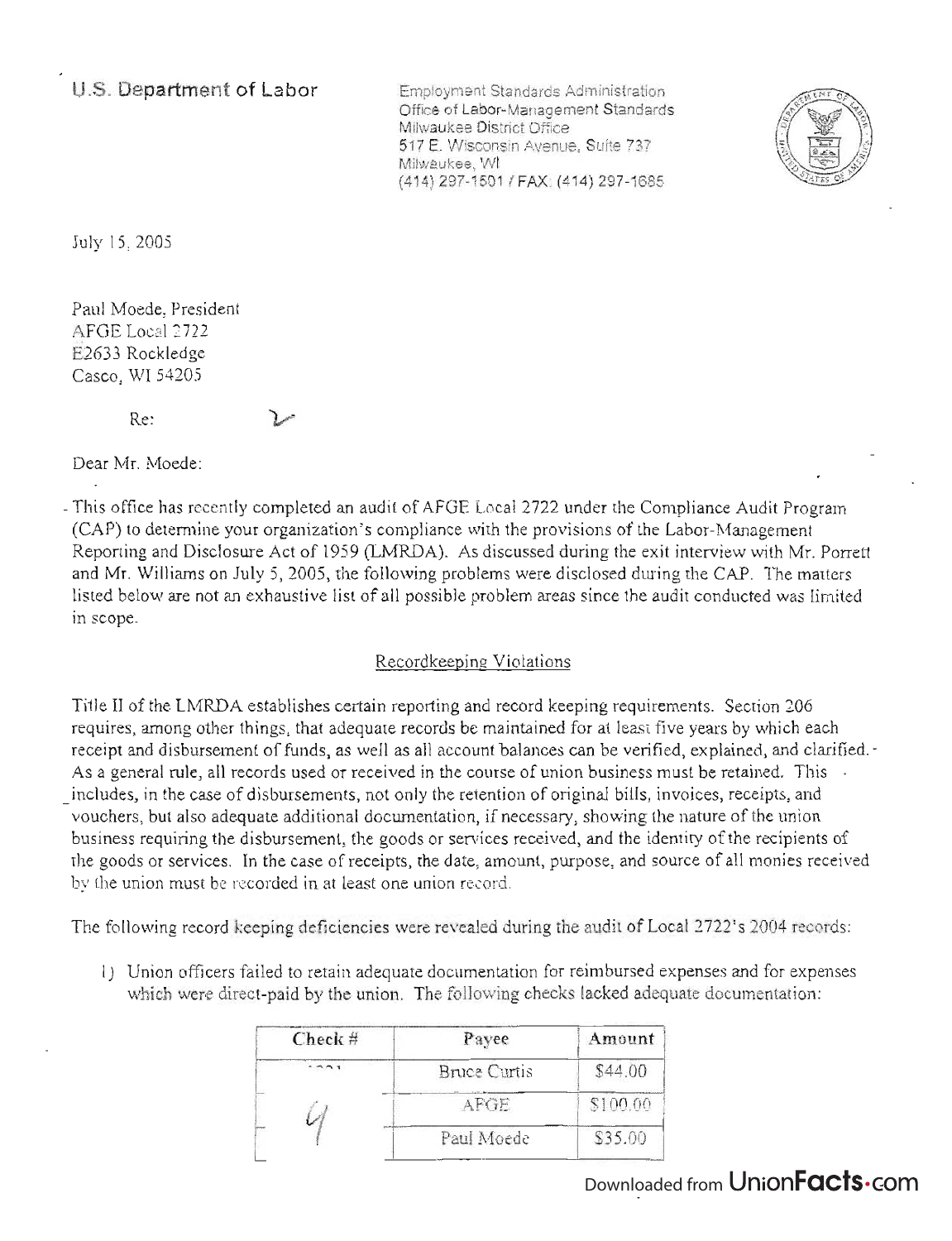Paul Moede July 15, 2005 Page 2 of 6

| AT&T Universal                      | \$194.75 |
|-------------------------------------|----------|
| Payee                               | Amount   |
| Unknown (sympathy<br>card donation) | \$54.00  |
| AFGE                                | \$130.00 |
| Paul Moede                          | \$16.25  |
| Paul Moede                          | \$21.48  |
| Paul Moede                          | \$260.00 |
| Comfort Inn                         | \$459.54 |

The date, amount, and business purpose of every expense must be recorded on at least one union record.

- 2) Local 2722 failed to retain documents that supported specific receipts, including check stubs from both the Northern Council and the International Union.
- 3) Local 2722 failed to accurately record in its records some employer dues check-off checks as well as several other checks from different sources. On several occasions, many different sources of income were grouped together and recorded as a single receipt of money. Union receipts records . must include an adequate identification of each receipt of money. The records should show the exact date that the money was received, the identity of the source of the money, and the individual amount received from each source.
- In the case of money collected from members by the treasurer for donations to sick or disabled members, the amount of money received from each source of income must be identified in some union record. In the case of money collected from members for the purchase of t-shirts, the same holds true; the amount of money received from each member must be identified in some union record. The sign-up sheet that was posted in the break room that identifies the individuals who ordered the t-shirts (and the quantity of t-shirts ordered by each person), would satisfy this recordkeeping requirement.
- 4) Local 2722 failed to retain voided checks.
- 5) Adequate records were not maintained for various payments to you and other officers for per diem and mileage expenses.

Local 2722's by-laws do not have a provision for officer or employee expenses. The past practice of the local has been to authorize a set amount of money for the expenses of each officer to attend the convention. The dishursements are authorized by the membership at a meeting prior to the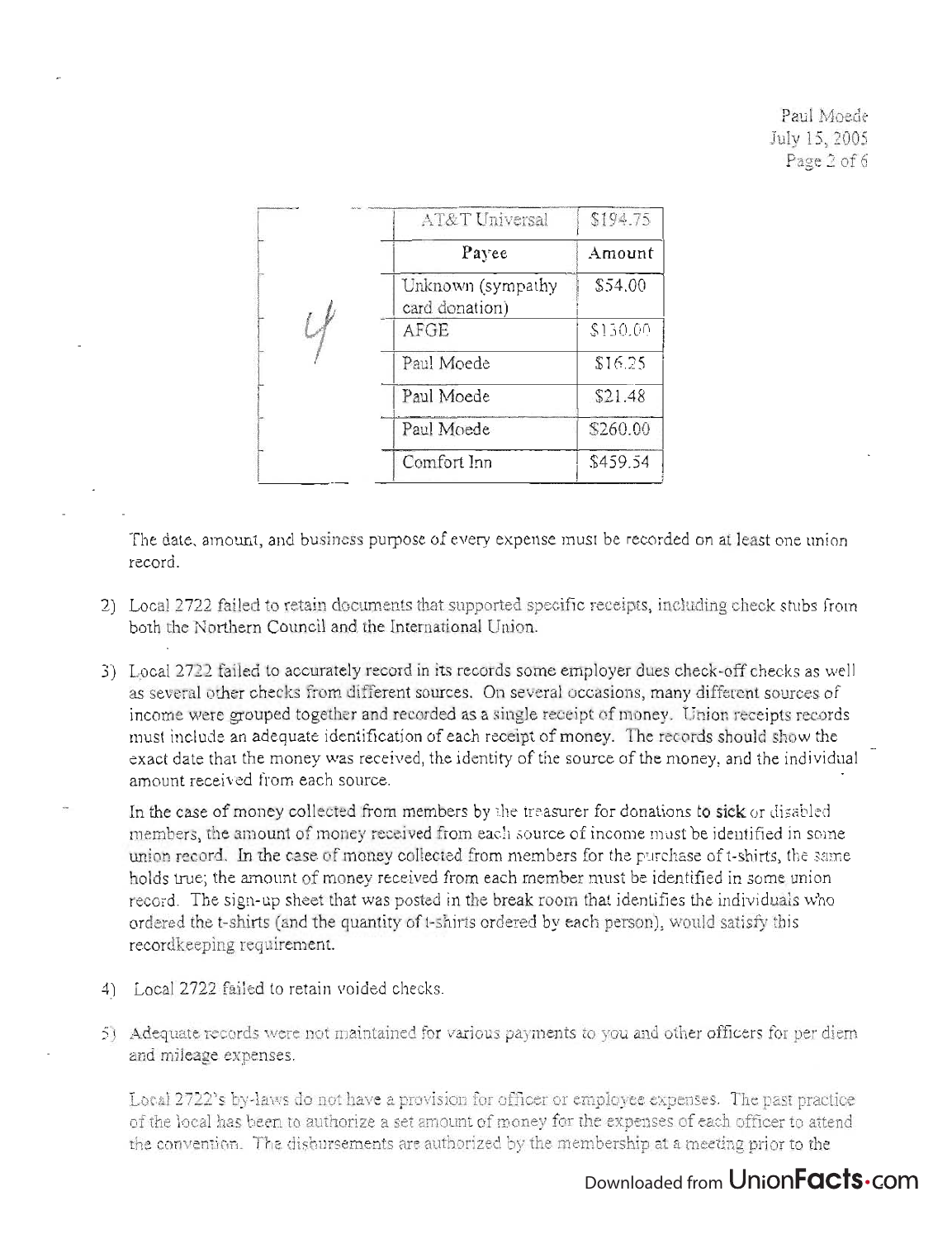Paul Moede July 15, 2005 Page 3 of 6

convention. Mr. Parrett indicated at the organizational interview that the purpose of the expense payments are to cover all expenses, except lodging, which is direct paid by the local. Local 2722 does not pay lost wages; if a convention falls during the workday of an officer, the officer is expected to use personal/vacation time from work to attend. However, the local does not require the officers to retain or turn in meal receipts, maintain a record of mileage, nor are they expected to return any money to the local when they return.

Records must be retained to properly account for and explain any expense payments. In the case of mileage expenses, records must be maintained which identify the date of travel, locations traveled to and from, number of miles driven, and business purpose of each use of a personal vehicle. In the case of payments for per diem, records must be kept which identify the date(s) of travel and the business purpose of the travel requiring the disbursements. The information is required to be maintained to verify and support disbursements reported in Item 24, Column E (All Officers and Disbursements to Officers) of the Labor Organization Annual Report (Form LM-3) required to be filed by your union.

With respect to documentation retained in support of specific disbursements, the record retention requirement includes not only the retention of original bills, invoices, receipts, and vouchers, but also additional documentation, if necessary, showing the nature of the union business requiring the disbursement, the goods or services received, and all the recipients of the goods or services. In most instances, this documentation requirement can be most easily satisfied with a sufficiently descriptive receipt. If a receipt is not sufficiently descriptive, a note can be written on it providing the additional information. An exception may be made only in those cases where 1) other equally descriptive documentation has been maintained, and 2) there is evidence of actual oversight and control over disbursements.

I have also enclosed a sample voucher that the local may choose to use. The itemized voucher is self explanatory and may prove to be a useful tool in determining the amounts to be reported at end of the fiscal year. Regardless of how the local chooses to document these expenses, some record must be kept to enable OLMS to verify the figures reported on the LM report.

The IRS has established both mileage and per diem rates. Beginning Jan. 1, 2005, the standard mileage rates for the use of a car (including vans, pickups or panel trucks) was 40.5 cents a mile for all business miles driven. The standard mileage rates for business, medical and moving purposes are based on an annual study of the fixed and variable costs of operating an automobile. Money received in excess of the this mileage rate is subject to the withholding standards set by the IRS.

Similarly, the IRS has established per diem rates based on locale. Please refer to IRS Publication 1542 for additional information on per diem rates.

As agreed, provided that Local 2722 maintain adequate documentation for its disbursements in the future, no additional enforcement action will be taken regarding this violation.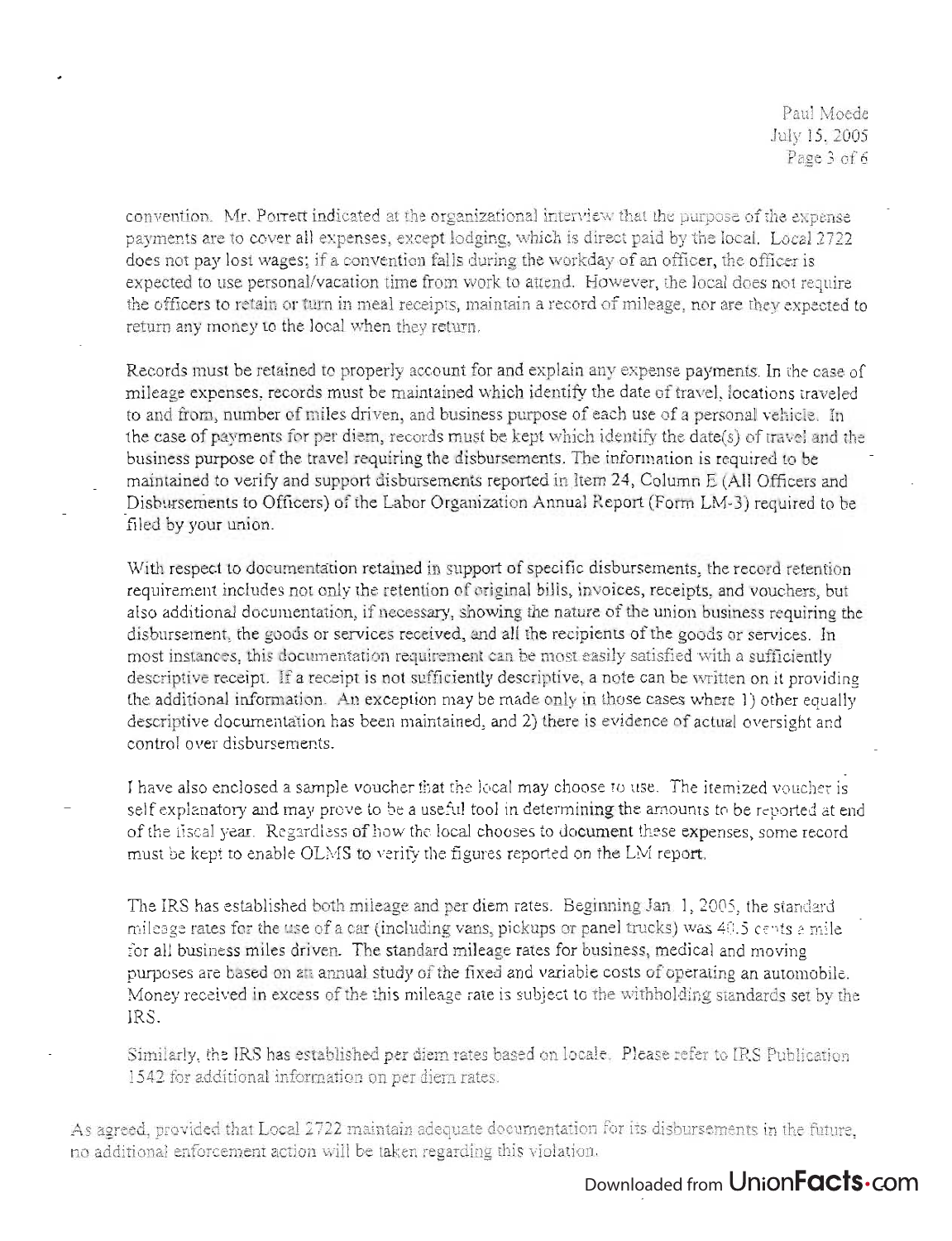Paul Moede July 15, 2005 Page 4 of 6

#### Reporting Violations

The CAP disclosed a violation of LMRDA section 201(b), because the Labor Organization Annual Report  $\mathcal{L}$  and discrete a violation of ENRLA section 201(0), occalled the Early Organization Application  $\mathcal{L}$ areas:

- 1) Item 12 (political action committee funds) was erroneously answered "yes". However, during the organizational interview with Mr. Porrett and Mr. Williams on May 12, 2005, Mr. Porrett informed me that Local 2722 does not have their own political action fund, rather the local contributes to a state legislative action fund. In this case, Item 12 should be answered "No."
- 2) Item 14 (audit/review of books) was erroneously answered "yes". During the organizational interview: Mr. Parrett informed me that the two members are selected to audit the books on an ammal basis. Page six of the LM-3 instructions state that this item should not be answered "yes" if the audit or review was performed by an audit committee or trustees of your organization.
- 3) The dues structure in Item 23 (dues and fees) was erroneously reported as \$336.50/biweekly. During the organizational interview, Mr. Porrett informed me that the dues rate was \$12/biweekly.
- 4) Local 2722 failed to report some disbursements to officers in Item 24. All direct disbursements to your union's officers and some indirect disbursements made by your organization on behalf of its officers must be included in the amounts reported in item 24. A "direct disbursement" to an officer is a payment made by your organization to an officer in the form of cash, property, goods, services, or other things of value. An "indirect disbursement" to an officer is a payment made by your organization to another party (including credit card companies) for cash, property, goods, services, or other things of value received by or on behalf of an officer. However, indirect disbursements for temporary lodging (such as a union check issued to a hotel) or for transportation by a public carrier (such as an airline) for an officer traveling on union business should be reported in item 48 (Office and Administrative Expenses).

The payments made to you for postage/printing costs related to the monthly newsletter, the payments to officers, including yourself, for expenses during the convention, as well as the payment to you for picnic food expenses, must be reported in column E (Allowances and Other Disbursements) of Item 24.

The total from Item 24, Column F, Line 11 should be reported in Item 45 (To Officers).

5) Local 2722 erroneously reported a figure in Item 32 (Accounts Payable). The local had no accounts payable during FYE 4/30/04.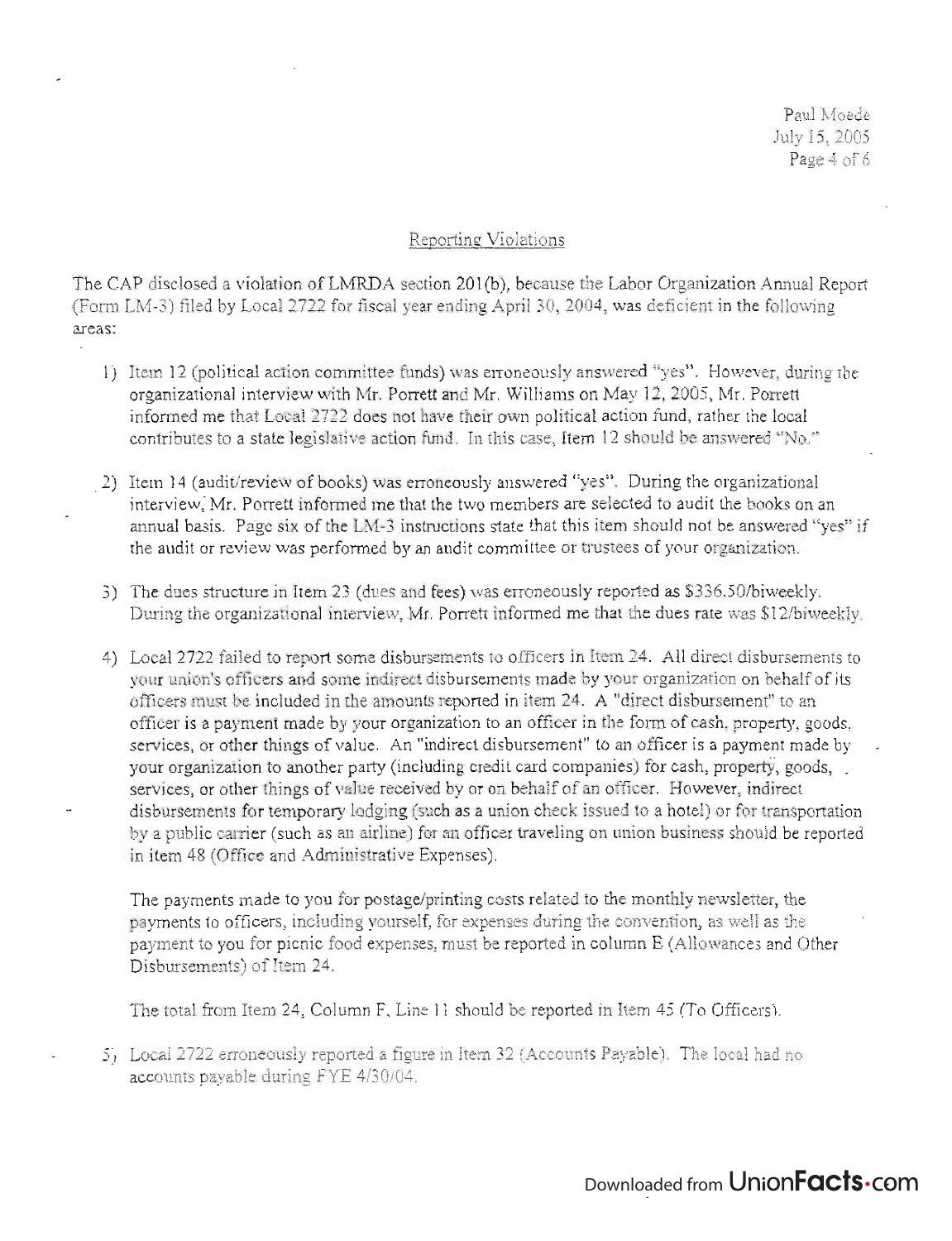6) The figures reported in Item  $25(A)$  (Cash at the Beginning of the Year) for fiscal year ending April 30,2004, Item 44 (Total Receipts), and item 55 (Total Disbursements) do not reconcile with the amount reported in item 25(B) (Cash at the End of the Year), as is shown below.

| Cash on Hand beginning of year | \$80.00       |  |
|--------------------------------|---------------|--|
| plus Total Receipts            | \$6,853.00    |  |
| less Total Disbursements       | \$7,113.00    |  |
| Equals                         | $($ \$180.00) |  |

Amount of cash on hand at end of year reported on LM-3: \$527

The total amount of cash on hand at the beginning of the year plus the total receipts received - duririg the year less the total disbursements made during the year should equal the amount of cash your union actually had on hand at the end of the year.

There may be several reasons why the cash figures do not reconcile. It appears that the cash figure reported at the beginning of the year is not accurate. Several line items in the cash receipts section (Items 38-43) and the cash disbursements section (Items 45-54) are inaccurate as well.

I have enclosed an error summary for the LM-3 report submitted for fiscal year ending April 30, 2004 which includes additional reporting errors that are not addressed in this letter, but must be corrected.

It will be necessary for Local 2722 to file amended LM-3 report for fiscal year ending April 30,2004 \_ to correct the deficient items discussed above. The necessary reporting forms and instructions are \_ enclosed for your use. You may also use the electronic forms software available from OLMS to complete the amended reports. One copy of the amended report should be submitted to this office at the above address as soon as possible, but no later than 08/05/05. Before mailing, review the reports thoroughly to be sure they are complete, accurate, and signed properly with original signatures.

### Other Issues

The CAP disclosed a violation of LMRDA section  $201(a)$  which requires that unions submit a copy of their current constitution and bylaws with its LM report when bylaw changes are made. Local 2722 has never filed a copy of their by-laws with OLMS. Two copies of Local 2722's constitution and bylaws have now been filed.

### Recordkeeping Suggestions

During the initial interview, Mr. Williams advised that you sometimes sign blank checks in advance. The countersignature requirement is an effective internal control of union funds. Its purpose is to attest to the authenticity of a completed document already signed. However, countersigning a blank